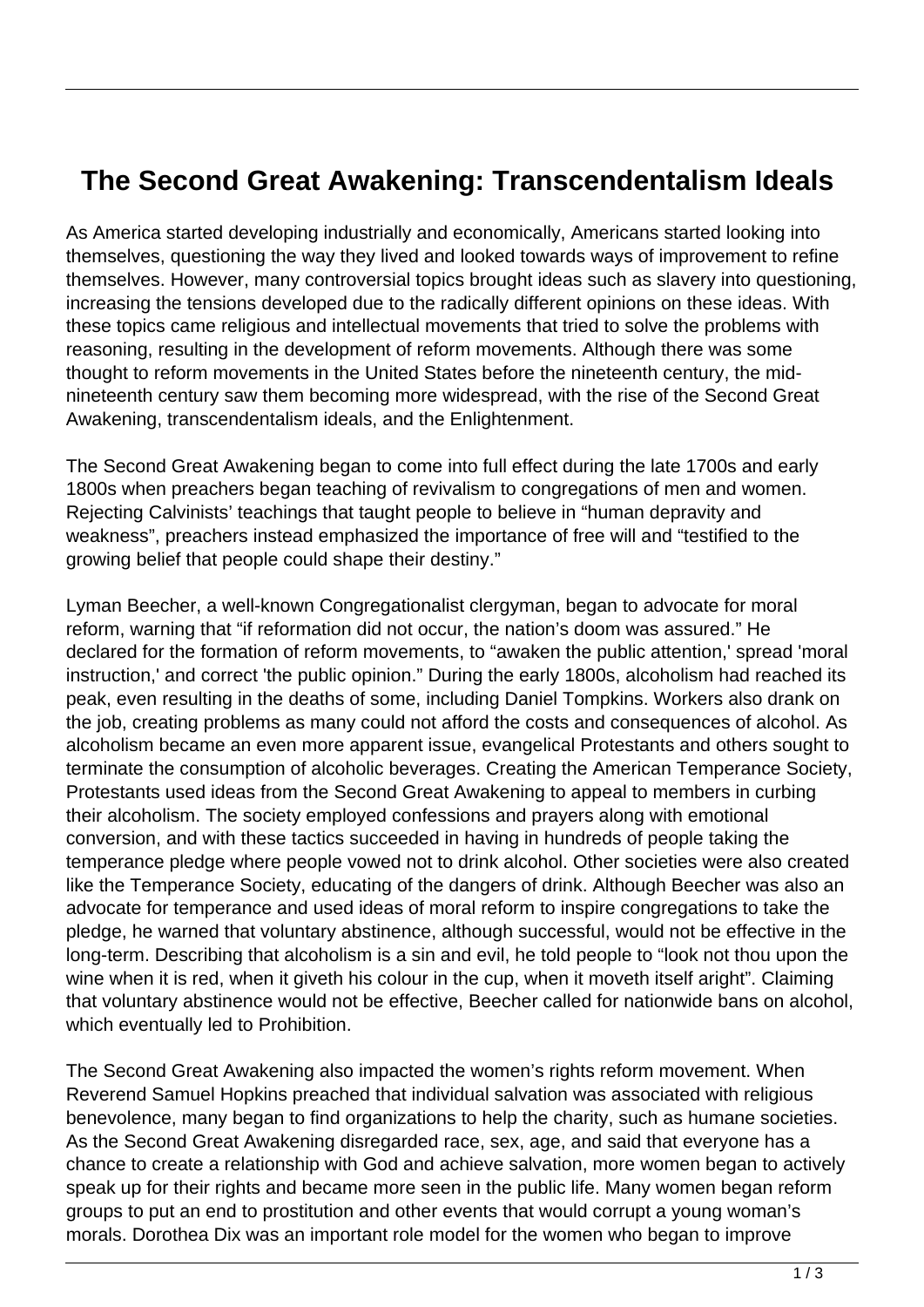institutions. Dix devoted her life to raising awareness and build asylums for the mentally ill, visiting hundred of prisons and hospitals in an attempt to try and bring improvement to their facilities. Luther V. Bell was an avid supporter of Dix's work, who worked at one of the improved hospitals, and in a letter addressed to Dix, he wrote, "I pray that you may have a reward higher than the applause of this world… [here] is a short statement touching a case of a young man in the poorhouse at Groton", and proceeded to discuss the improvement of a young man who had been transferred from a mental prison to one of Dix's improved asylums. This example of an improved hospital shows that Dix's work significantly helped the mentally ill to receive the proper treatment they needed. Other women became prominent in the role of public education. Following Horace Mann's role in education where he increased the school year and created a curriculum that would create a better education for students, many women became teachers and founded academies for young women.

Catherine Beecher was a leading woman in education, and through her arguments that women were better suited as teachers than men, women became prominent figures in the education system. Transcendentalism was an intellectual movement formed from the religious ideals of New England, branched off from the Romanticism movement. Transcendentalists such as Ralph Waldo Emerson emphasized the importance and beauty of nature and condemned industrialization. He stressed the importance self-reliance and taught that people must "focus on moral actions and rejoice in goodness."

A group of transcendentalists moved to a farm they named Brook farm, where they attempted to have "an idyllic [life] that involved farm work by day and creative work by candlelight at night." When Brook Farm ultimately failed due to "members becoming disillusioned by its mission, as well as financial challenges and other problems, and squabbling amongst themselves", many transcendentalists starting turning towards the abolition movement, thus beginning this critical movement. Although abolitionism drew on ideas of transcendentalism of focusing on moral actions, there were also some ideas from the Second Great Awakening as well, from those who claimed that slavery was a sin. Dismissing those who suggested for eventual emancipation, abolitionists demanded immediate emancipation, and spread their message through newspapers, pamphlets, and books.

The Underground Railroad helped thousands of slaves escape to the North, and abolitionists bombarded Congress with many petitions to end slavery. Speakers such as Frederick Douglass, Wendell Phillips, and Lucy Stone became famous for their influence on the movement. William Lloyd Garrison, an abolitionist famous for his determination published The Liberator and also created the American Anti-Slavery Society, "assenting to the self-evident truth… that all men are created equal... with certain inalienable rights... [he] shall strenuously contend for the immediate enfranchisement of [the] slave population."

The abolition movement was widely supported among women, who felt as though their voices were finally being heard through supporting the abolition movement, and the American Anti-Slavery Society supported women's rights as well. However, some men opposed the idea of granting women equal rights and formed a new society called the American and Foreign Anti-Slavery Society. Elizabeth Margaret Chandler, Lucretia Mott, the Grimke sisters were among the strong supporters of abolitionism who eventually paved the way for the women's rights movement. "Thinking about the condition of slaves raised their awareness of their own subordinate status. Many women, including most notably, Angelina Grimke in "Appeal to the Christian Ladies of the South," could see parallels between their status and those of slaves. "It